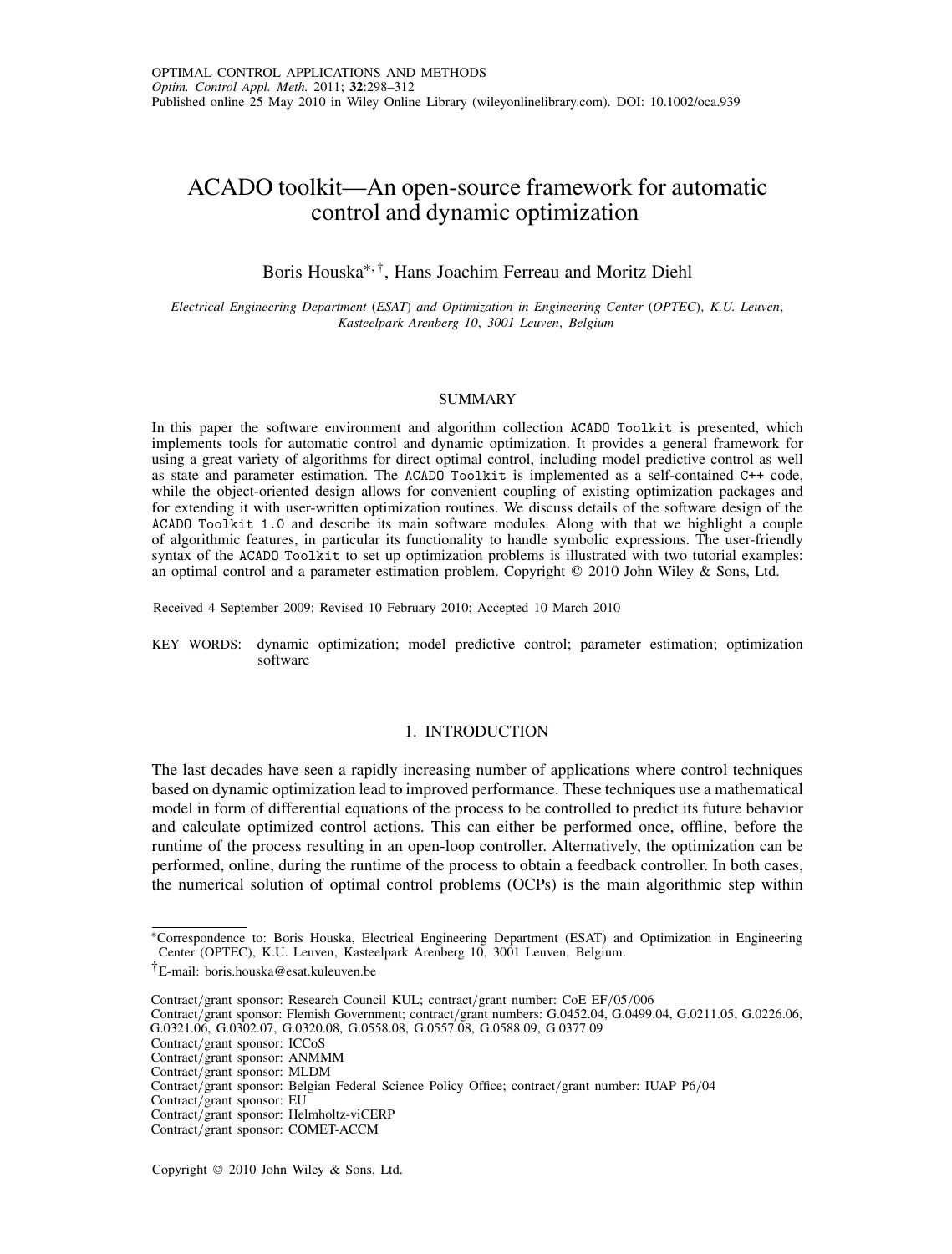such advanced controllers. Thus, efficient and reliable optimization algorithms for performing this step—possibly on embedded hardware—are of great interest.

Searching the literature, we can find a number of optimization algorithms which have been implemented for solving OCPs. We can only discuss some of the most common packages: Let us start the list with the open-source package IPOPT [1, 2], originally developed by Andreas Wachter and Larry Biegler, which implements an interior point algorithm for the optimization of large-scale differential algebraic systems. It can be combined with collocation methods for the discretization of the continous dynamic system while a filter strategy is implemented as a globalization technique. IPOPT is written in C/C++ and Fortran, but uses modeling languages such as AMPL or MATLAB in order to provide a user interface and to allow automatic differentiation.

Furthermore, a MATLAB package named PROPT [3] receives more and more attention. PROPT is a commercial tool, developed by the Tomlab Optimization Inc.. PROPT solves optimal control problems based on collocation techniques, while using existing NLP solvers such as KNITRO, CONOPT, SNOPT or CPLEX. Owing to the MATLAB syntax, the package PROPT is more user-friendly than IPOPT—at the price that it is not open-source.

Recently, another open-source code has been published by Brian C. Fabien [4] under the name dsoa. This package is written in  $C/C++$  and discretizes differential algebraic systems based on implicit Runge–Kutta methods. Unfortunately, the package does only implement single-shooting methods, which is often not advisable for nonlinear OCPs. On the optimization level, sequential quadratic programming techniques are employed.

Similar to dsoa, the proprietary package MUSCOD-II, originally developed by Daniel Leineweber [5], is suitable for solving OCPs. MUSCOD-II discretizes the differential algebraic systems based on backward differentiation formula (BDF) or Runge Kutta integration methods and uses Bock's direct multiple shooting [6]. Sequential quadratic programming is used for solving the resulting NLPs. The algorithms implemented in MUSCOD-II are written in C/C++ and Fortran and seem more elaborated than those of dsoa—in particular, because multiple shooting is used instead of single shooting. While MUSCOD-II implements highly efficient code, its software design makes it difficult to extend the code.

Finally, software packages dedicated to nonlinear model predictive control (MPC) in the process industry exist, such as OptCon [7] or NEWCON [8], which are both based on multiple shooting.

Each of the above packages has its particular strengths and all of them have proven successful for a specific range of applications. As they are all tailored to a certain choice of underlying numerical algorithms, it is usually problem dependent which one is most suited. Moreover, their specialized software design renders it difficult to combine algorithmic ideas from different packages or to extend them with new mathematical concepts.

To overcome these issues, the ACADO Toolkit has been designed to meet the following four key properties that are, besides the necessary functionality and efficiency of an implementation, in the authors' opinion crucial for software packages for automatic control based on dynamic optimization. While discussing them, we also sketch how they are addressed within the ACADO Toolkit:

• *Open-source*: The package needs to be freely available at least to academic users for allowing researchers to reproduce all results, to check whether everything is implemented as stated and to try out own modifications.

The ACADO Toolkit is distributed under the GNU Lesser General Public Licence (LGPL), which even allows the package to be linked against proprietary software. ACADO Toolkit 1.0 is freely available at http://www.acadotoolkit.org.

• *User-friendliness*: The syntax to formulate OCPs should be as intuitive as possible. For experienced users this might only be a question of convenience. However, given the fact that dynamic optimization is more and more widely used in many different engineering applications, also non-experts should be able to formulate their control problems within a reasonable period of time. As far as possible, the software should also automatically make consistent default choices for algorithmic settings and initializations in case they are not provided by the user.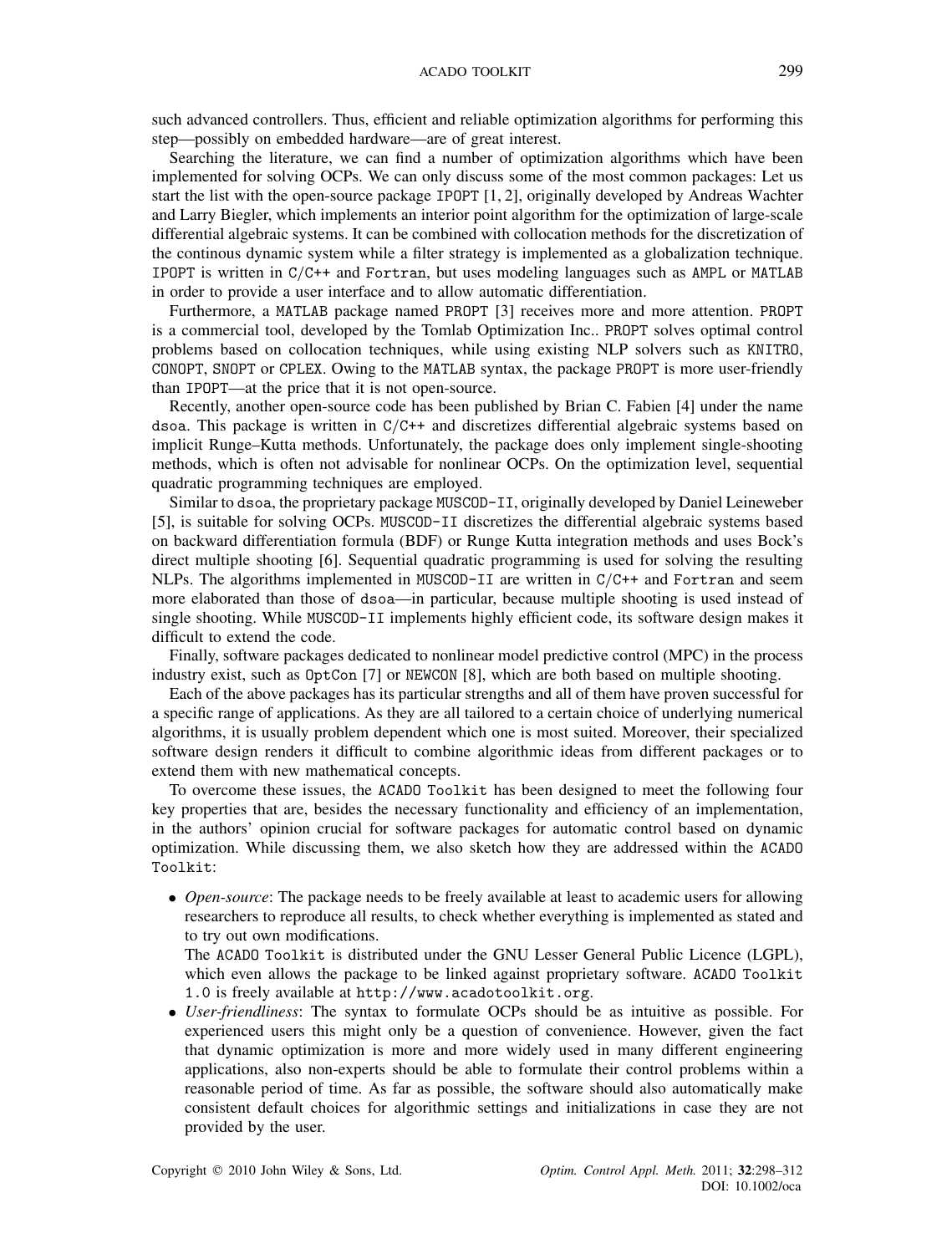The ACADO Toolkit makes intensive use of the object-oriented capabilities of C++, in particular operator overloading, which allows to state OCPs in a way that is very close to the usual mathematical syntax. This makes it intuitive to setup optimization problems, even for users who have little programming experience in C/C++.

• *Code extensibility*: The software design should allow to extend the package meeting the following requirements: first, it should be easy to link existing algorithms and second, the design should serve as a platform for new developments while avoiding the duplication of code. To a certain extent, this can be achieved by modularity as long as the efficiency is not affected.

The ACADO Toolkit realizes these requirements by a careful design of interfaces guaranteeing that almost all algorithmic parts can also be used in their well-documented stand-alone versions. Here, well-established object-oriented software design concepts such as abstract base classes and inheritance are applied.

• *Self-containedness*: The software must only depend on external packages if this is really inevitable; usage of external packages should be optional and the main package should provide a mode to run stand-alone. This feature is particularly crucial for applications on embedded hardware as they usually occur in model predictive controllers: On the one hand, it might even not be possible to link against these packages, e.g. because they rely on different compilers that are not available for the given hardware or simply because linking of external packages is not supported. On the other hand, even if linking is possible, including typically large external packages $\frac{3}{2}$  significantly increases the size of the executable and the software maintenance effort. Finally, when combining different packages, non-trivial software license issues may arise.

The ACADO Toolkit is written in a completely self-contained manner. Optionally, external packages for graphical output or specialized linear algebra operations (e.g. sparse solvers for linear systems) can be used.

The paper is organized as follows: Section 2 briefly describes the classes of optimization problems to which the current version 1.0 of ACADO Toolkit can be applied. Afterwards, Section 3 discusses in detail the algorithmic features of ACADO Toolkit to tackle these problem classes. Design and purpose of the main underlying software modules are motivated and described. Two tutorial examples illustrating the use of ACADO Toolkit's syntax are given in Section 4. Section 5 concludes and lists further algorithmic features of ACADO Toolkit that are currently under development and will become part of future releases.

# 2. PROBLEM CLASSES CONSTITUTING THE SCOPE OF THE SOFTWARE

The ACADO Toolkit 1.0 highlights three important problem classes. The first problem class are offline dynamic optimization problems, where the aim is to find an open-loop control which minimizes a given objective functional. The second class are parameter and state estimation problems, where parameters or unknown control inputs should be identified by measuring an output of a given nonlinear dynamic system. The third class are combined online estimation and MPC problems, where parameterized dynamic optimization problems have to be solved repeatedly to obtain a dynamic feedback control law.

# *2.1. Optimal control problems*

One of the basic problem classes which can be solved with the ACADO Toolkit are standard optimal control problems. These problems typically consist of a dynamic system with differential states  $x : \mathbb{R} \to \mathbb{R}^{n_x}$ , an optional time-varying control input  $u : \mathbb{R} \to \mathbb{R}^{n_u}$  and time constant parameters  $p \in \mathbb{R}^{n_p}$ . In some cases the formulation of the dynamic system requires also algebraic states, which

<sup>‡</sup>For example, version 3 of the linear algebra library LAPACK has a compiled size of almost 4 MB.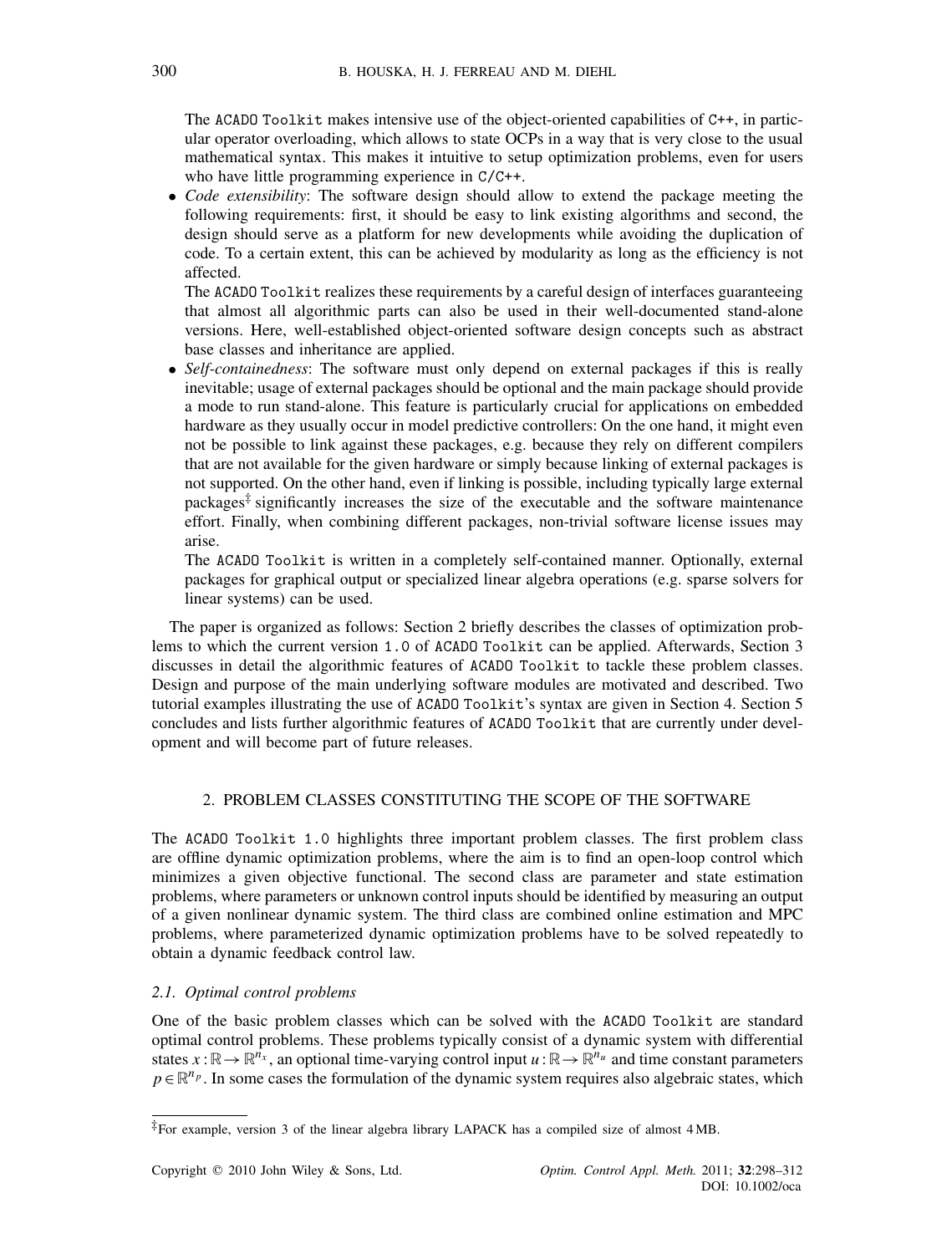A general optimal control problem formulation (OCP):

| minimize<br>$x(\cdot), z(\cdot), u(\cdot), p, T$ |  | $\Phi[x(\cdot), z(\cdot), u(\cdot), p, T]$                                               |       |
|--------------------------------------------------|--|------------------------------------------------------------------------------------------|-------|
| subject to:                                      |  |                                                                                          |       |
|                                                  |  | $\forall t \in [t_0, T]: \quad 0 \quad = \quad f(t, \dot{x}(t), x(t), z(t), u(t), p, T)$ | (OCP) |
|                                                  |  | $0 = r(x(0), z(0), x(T), z(T), p, T)$                                                    |       |
|                                                  |  | $\forall t \in [t_0, T]: \quad 0 \geq s(t, x(t), z(t), u(t), p, T)$                      |       |



#include <acado\_toolkit.hpp>

 $\}$ 

```
int main(\rightarrow{
                                                                                       \begin{array}{l} //\ \ a\ \ differential\ state \\ //\ \ an\ \ algebraic\ state \\ //\ \ a\ \ contract \ \\ //\ \ a\ \ parameter \\ \end{array}Differential StateX:
        AlgebraicState
                                                          Z:
       Control
                                                          u;Parameter
                                                          p:
                                                                                       \frac{1}{2} a differential equation
       DifferentialEquation
                                                           f:
                                                                                       // example for a differential-<br>// algebraic equation.
       f \ll \det(x) = -0.5*x - z + u * u;
       f \ll 0 = z + \exp(z) + x - 1.0 + u;// OCP with t = 0 = 0.0 and T = 4.0OCP ocp(0.0, 4.0);
       ocp. minimizeMayerTerm(x*x + p*p);
                                                                                       // a Mayer term to be minimized
       ocp.subjectTo(f);<br>
\begin{array}{ll}\n\text{ocp.subjectTo} & \text{if } \\
\text{ocp.subjectTo} & \text{ATSTART}, \\
\text{x} & = 1.0 \\
\text{ocp.subjectTo} & \text{ATEND} \\
\text{x + p = 1.0} & \text{if } \\
\text{if } \\
\text{if } \\
\text{if } \\
\text{if } \\
\text{if } \\
\text{if } \\
\text{if } \\
\text{if } \\
\text{if } \\
\text{if } \\
\text{if } \\
\text{if } \\
\text{if } \\
\text{if } \\
\text{if } \\
\text{if } \\
\text{if } \\
\text{if } \\
\text{if }ocp.subjectTo(-1.0 \le x \times u \le 1.0);
                                                                                        // a path constant// define an algorithmOptimizationAlgorithm algorithm (ocp);
                                                                                        \frac{1}{\sqrt{1}} to solve the OCP.
       algorithm.solve();return 0;
```
Figure 1. A general mathematical formulation and an ACADO example for an optimal control problem.

we denote by  $z:\mathbb{R}\to\mathbb{R}^{n_z}$  within this paper. The standard formulation of an OCP is shown in Figure 1.

For standard OCPs, the objective functional  $\Phi$  is typically a Bolza functional of the form

$$
\Phi[x(\cdot), z(\cdot), u(\cdot), p, T] = \int_{t_0}^{T} L(\tau, x(\tau), z(\tau), u(\tau), p, T) d\tau + M(x(T), p, T). \tag{1}
$$

The algorithms, which are currently implemented in the ACADO Toolkit assume that the righthand side function *f* is smooth or at least sufficiently often differentiable depending on which specific discretization method is used. Moreover, we assume that the function  $\partial f / \partial (x, z)$  is always regular, i.e. the index of the DAE should be one. The remaining functions, namely the Lagrange term *L*, the Mayer term *M*, the boundary constraint function *r*, as well the path constraint function *s*, are assumed to be at least twice continously differentiable in all their arguments.

Note that Figure 1 shows the general mathematical formulation and also an ACADO implementation example. This example demonstrates how the natural syntax of the toolkit can be used to implement and solve standard OCPs.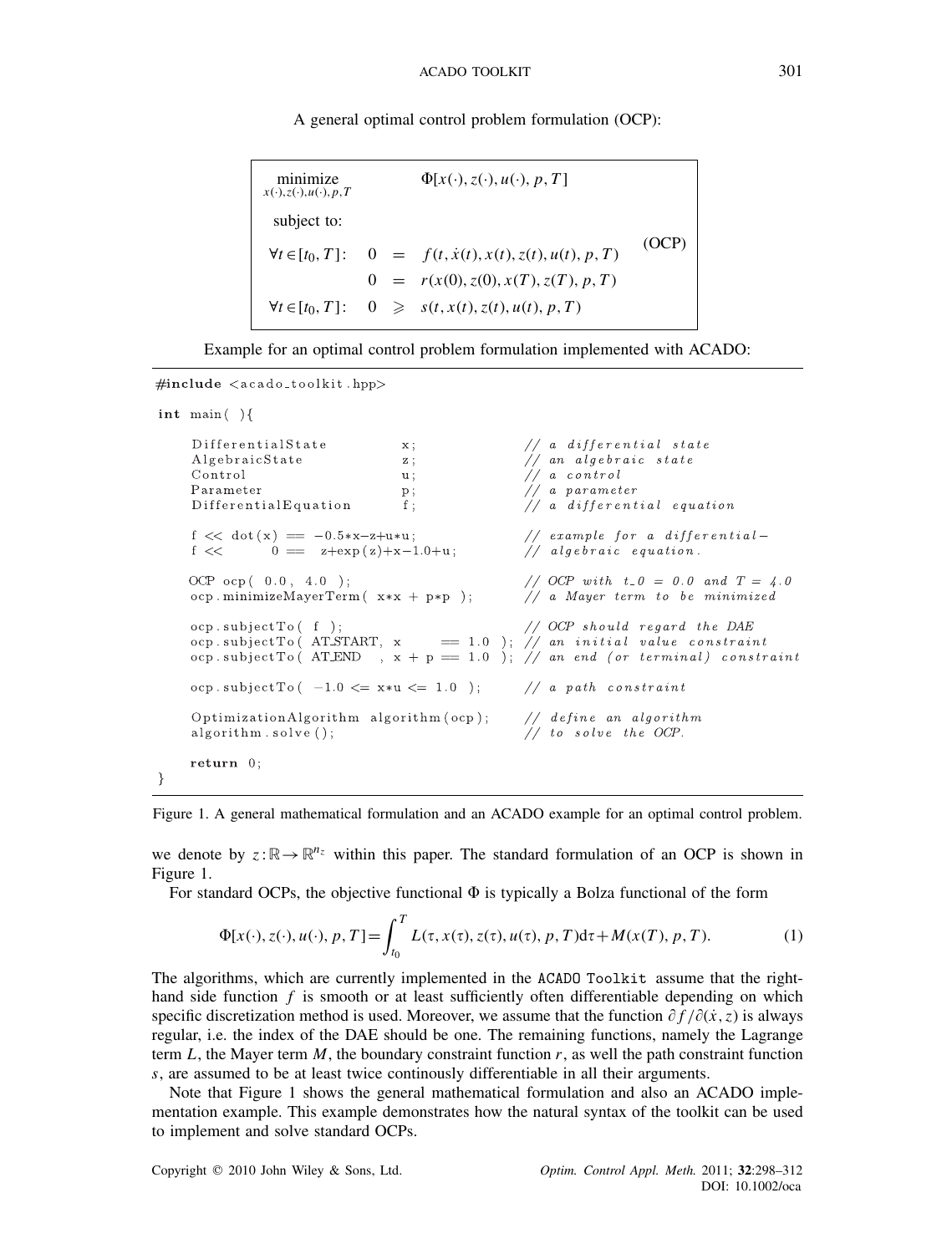Note that some parts of the above formulation are from a mathematical point of view redundant: For example, a Mayer term can always be formulated as a Lagrange term and vice versa by introducing slack variables. Also the time horizon  $T$  and the constant parameter  $p$  could be omitted in the formulation above as they can always be eliminated by introducing auxiliary differential states. However, from a numerical point of view it makes sense to use as much structure as possible, such that the above formulation seems natural. Finally, we mention that OCPs contain standard nonlinear programs (NLPs) by leaving away the constraint 'ocp.subjectTo(f)'.

# *2.2. Parameter and state estimation*

An important class of OCPs, which requires special attention, are state and parameter estimation problems. This subclass of OCPs has also the form. However, as it will be explained in Section 3, parameter estimation problems with least-square objective terms can be treated with a specialized algorithm known under the name generalized Gauss–Newton method. Thus, in the case of a general parameter estimation problem the objective functional  $\Phi$  takes the form:

$$
\Phi[x(\cdot), z(\cdot), u(\cdot), p, T] = \sum_{i=0}^{N} ||h_i(t_i, x(t_i), z(t_i), u(t_i), p) - \eta_i||_{S_i}^2.
$$

Here, *h* is called a measurement function, while  $\eta_1, \ldots, \eta_N$  are the measurements taken at the time points  $t_1, \ldots, t_N \in [0, T]$ . Note that the least-squares term is in this formulation weighted with positive semi-definite weighting matrices  $S_1, \ldots, S_N$ , which are typically the inverses of the variance covariance matrices associated with the measurement errors. In ACADO the syntax

ocp.minimizeLSQ(S, h, eta);

can be used to define least-square objectives.

#### *2.3. Model-based feedback control*

Model-based feedback control constitutes the third main problem class that can be tackled with the ACADO Toolkit. It comprises two kinds of online dynamic optimization problems: the MPC problem of finding optimal control actions to be fed back to the controlled process and the moving horizon estimation (MHE) problem of estimating the current process states using measurements of its outputs. The MPC problem is a special case of an (OCP) for which the objective takes typically the form:

$$
\Phi[x(\cdot), z(\cdot), u(\cdot), p, T] = \int_{t_0}^{T} ||y(t, x(t), z(t), u(t), p) - y_{ref}||_S^2 + ||y^{end}(x(T), p) - y_{ref}^{end}||_R^2.
$$

Therein,  $y_{ref}$  is a tracking reference for the output function  $y$  and  $y_{ref}^{end}$  a reference for a terminalweight. The matrices *S* and *R* are weighting matrices with appropriate dimensions. In contrast to OCPs, MPC problems are assumed to be formulated on a fixed horizon *T* and employs the above tracking objective function.

In case not all differential states of the process can be measured directly, an estimate has to be obtained using an online state estimator. This is usually done by one of the many Kalman filter variants or by solving an MHE problem. The MHE problem has basically the same form as a parameter estimation problem. Both, the MPC and the MHE problem are solved repeatedly, during the runtime of the process, to yield a model and optimization-based feedback controller.

Note that throughout this paper, the terms MPC and MHE are used for both the linear-quadratic as well as for the general nonlinear case.

# 3. SOFTWARE MODULES AND ALGORITHMIC FEATURES

We now discuss details of the software design of the ACADO Toolkit and describe its main software modules. Along with that we highlight a couple of algorithmic features, in particular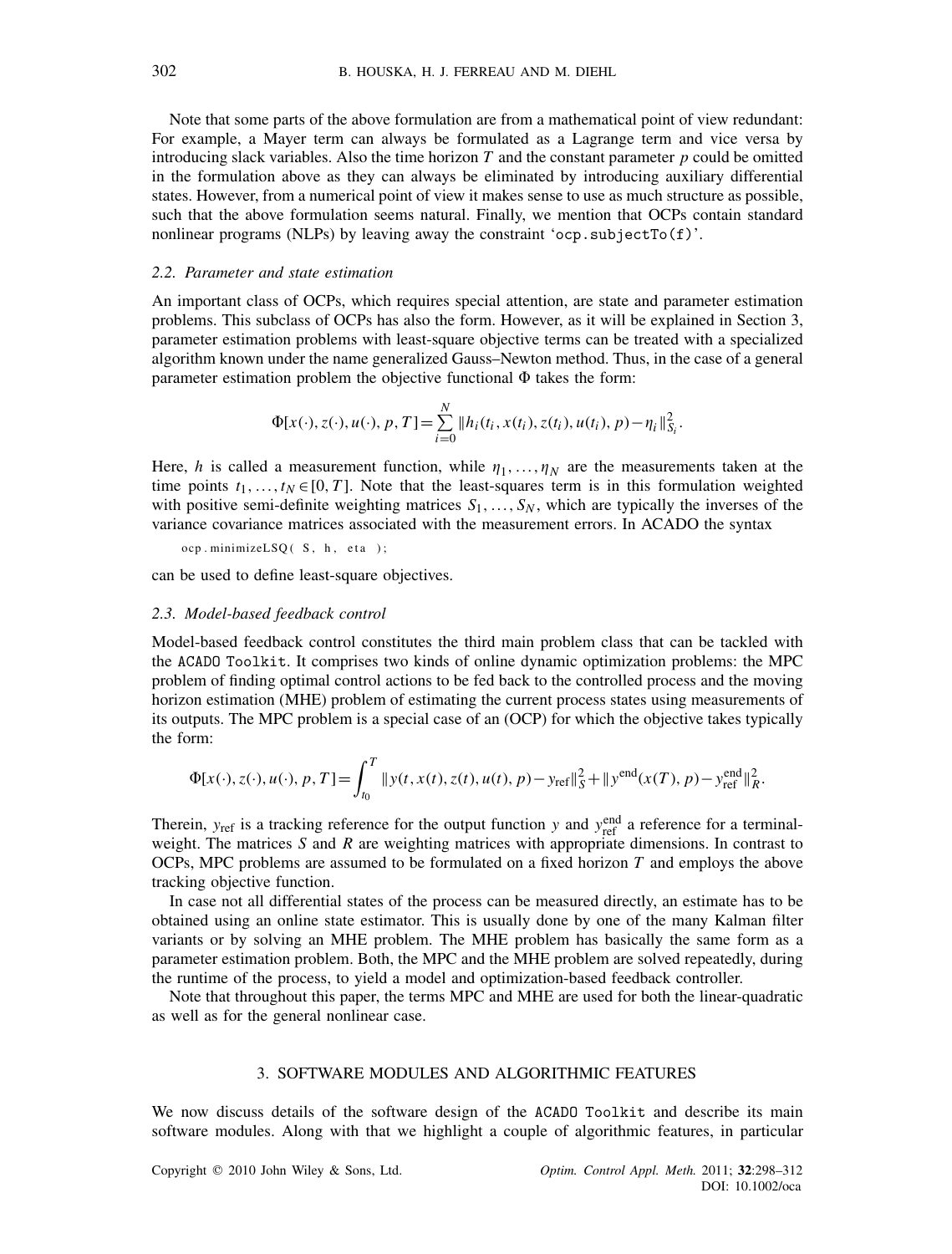the functionality to handle symbolic expressions, that give rise to the ACADO Toolkit's unique capabilities.

#### *3.1. The basic structure of the toolkit*

The basic structure of ACADO is outlined in Figure 2. In this figure, the sixth most important base classes are shown. Starting at the bottom of the figure, a lower level interface for elementary operations is provided. Classes such as 'Addition', 'Multiplication', etc. inherit from their base class with the name 'Expression'. This class structure is used to build up function evaluation trees. Note that the functionality of this low-level part of ACADO will be explained in Section 3.2.

On the next main level, the base class 'Function' is introduced. Functions can for example consist of symbolic expression trees, or linked C-code, user-written model specification, etc. However, the main concept of this base class is that higher-level algorithms—e.g. integration routines—do not need to know what happens inside, i.e. they can evaluate or differentiate a function independent of whether a symbolic expression tree or a C-function is evaluated in the background. The functions in ACADO automatically communicate to the higher-level algorithms whether they provide automatic differentiation.

While the base class 'Integrator' is an interface for any kind of integration routines the class 'DynamicDiscretization' organizes the discretization techniques in the context of optimal control techniques. Note that the class 'Integrator' can also be used as a base to interface external integration routines. Again, the class 'DynamicDiscretization' hides the specific mode of discretization in a generic way, i.e. for example an SQP algorithm does not need to know whether a differential equation is discretized by collocation or by a shooting method. Moreover, the class 'DynamicDiscretization' could also be used to interface a PDE discretization tool. Note that this form of modularity is organized in such a way that the efficiency is not affected, i.e. an optimization method can always ask the discretization modules for the details, if additional information needs to be passed via suitable data-structures. The details of this approach are however beyond the scope of this paper.

On the higher-level NLP solvers can be interfaced via the base class 'NLPsolver'. NLP solvers are used in the 'OptimizationAlgorithm' which auto-selects and initializes the algorithmic submodules. Specific implementations of the 'OptimizationAlgorithm' inherit from this base class providing tailored drivers for the selected algorithms. For example, the class 'Real-TimeAlgorithm' inherits from 'OptimizationAlgorithm' and implements drivers for e.g. running an SQP method with real-time iterations. Finally, we mention that all the above classes can also be used stand-alone as demonstrated and explained within the tutorial codes that come with ACADO. In this sense, users and developers can choose at which part and also at which level of abstraction they want to use or extend the ACADO toolkit.



Figure 2. The main algorithmic base classes of ACADO Toolkit.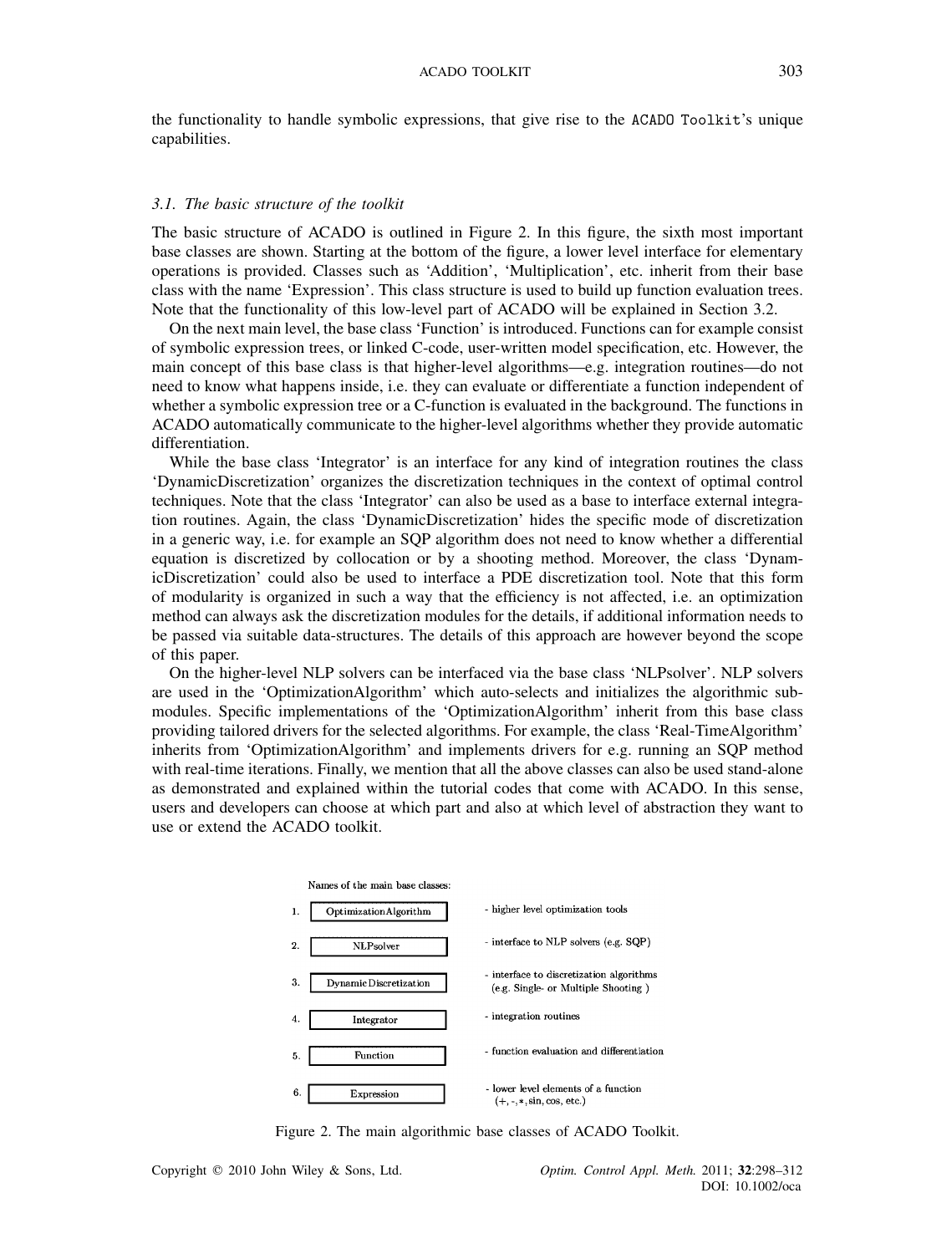Listing 1: Dimension and convexity detection for symbolic functions.

```
int main ( ){
     DifferentialState x;
     IntermediateState z;
     TIME t;<br>Function f:
     Function
     z = 0.5 * x + 1.0f \leq \exp(x) + tf \leq \exp(z + \exp(z));
     printf ("the dimension of f is %d \n", f.getDim () );<br>printf ("f depends on %d states \n", f.getNX () );
      printf ("f depends on  %d  states   \n",  f.getNX () );<br>printf ("f depends on  %d  controls \n",  f.getNU () );
     if ( f.isConvex () == BT_TRUE )printf ("all components of function f are convex. \ln");
     return 0:
}
```
#### *3.2. Symbolic expressions*

One of the fundamental requirements for an optimal control package is that functions such as objectives, right-hand sides of differential equations, constraint function, etc. can be provided by the user in a convenient manner. One way to achieve this is that the user links, for example, a simple C function. However, the ACADO Toolkit implements more powerful features: The idea is to use symbolic expressions as a base class to build up complex model equations by making extensive use of the C++ class concept as well as operator overloading. The benefit of this way of implementing functions is that e.g. automatic detection of dependencies and dimensions, automatic as well as symbolic differentiation, convexity detection, etc. are available.

In order to explain this concept, we consider the ACADO tutorial code Listing 1. Compiling and running this simple piece of code with a standard C++ compiler linking ACADO shows—as expected—that the dimension of the defined function f is two and that it depends on one differential state. Moreover, the convexity of the components of f is recognized. Note that these auto-detection routines are typically needed by developers. In most situations, the only remaining work for a user is to define his/her function, whereas the dimension, structure etc. can be detected by the algorithms we want to use. Owing to operator overloading, the syntax can be used as if we would write standard  $C/C++$  code. For example, the intermediate variable z in Listing 1 would only be evaluated once if we evaluate f at a given point, i.e. the symbolic expressions behave as expected.

For a complete overview of the features that are implemented, we refer to the manual [9], where also a lot of commented tutorial codes can be found. In this paper, we can only briefly outline some of the features.

- *Automatic differentiation*: The symbolic notation of functions enables us to provide not only numeric- but also automatic- and symbolic differentiation. The automatic differentiation [10–12] is implemented in its forward as well as in the adjoint mode for first and (mixed) second-order derivatives. Moreover, all expressions can symbolically be differentiated returning again an expression, like AD with source code transformation. This functionality can be used recursively leading to arbitrary orders of symbolic differentiation. Note that the class 'Function' in Figure 2 does not necessarily need to evaluate symbolic expression trees, it is also possible to link a C-function as well as evaluation routines for the corresponding directional derivatives. Thus, it is also possible to link existing AD packages such as ADOL-C [12]. However, using the built-in ACADO routines avoids unnecessary overhead.
- *Convexity detection*: As we have already illustrated in the example code, functions can be tested for convexity/concavity. The corresponding algorithmic routines are based on disciplined convex programming [13]. Note that the syntax for the routines is (almost) the same as in the MATLAB package CVX [14]. As the ACADO code is C++ based, the convexity detection is in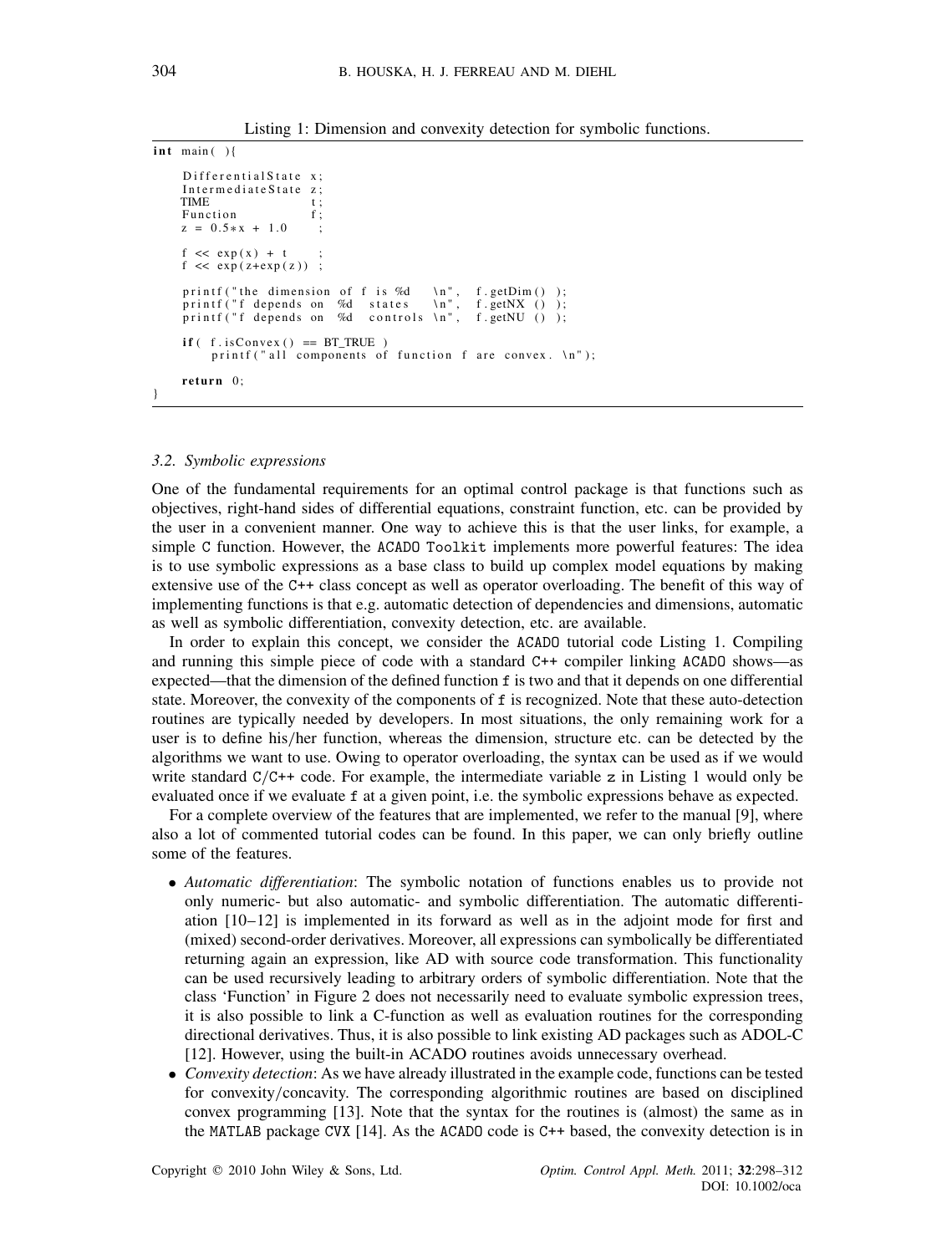Listing 2: The definition of a linear function with ACADO.

| Matrix<br>Vector<br>Differential State Vector $x(3)$ ;<br>Function                                              | $A(3,3)$ ;<br>$b(3)$ ;<br>$f \cdot$ |
|-----------------------------------------------------------------------------------------------------------------|-------------------------------------|
| $A. setZero()$ :<br>$A(0,0) = 1.0$ ; $A(1,1) = 2.0$ ; $A(2,2) = 3.0$ ;<br>$b(0) = 1.0; b(1) = 1.0; b(2) = 1.0;$ |                                     |
| $f \ll A*x + b$ ;                                                                                               |                                     |

general faster than MATLAB. However, this is a minor advantage in the sense that convexity detection is typically only used as a pre-processing tool.

- *Code optimization*: In the context of optimal control algorithms, right-hand side functions are typically evaluated many times. Thus, it is efficient to pre-optimize functions internally during the initialization phase. In the ACADO Toolkit this pre-optimization is automatically done. For example if a linear function f is defined by the code piece in Listing 2, we would expect that a single evaluation of the function f at a given vector  $x \in \mathbb{R}^3$  would involve 12 flops: 9 multiplications and 3 additions, as the matrix–vector product A\*x with the matrix A $\in \mathbb{R}^{3\times 3}$ together with the addition of the vector  $b \in \mathbb{R}^3$  requires this complexity. However, the ACADO Toolkit auto-detects the zero entries in the matrix A, which in this example is diagonal, such that the evaluation of f costs only six flops—three multiplications and three additions. The price that we have to pay for this internal code optimization is that the 'loading' of the functions takes longer, which is however usually a worthwhile investment of computation time, if f is evaluated very often. Finally, it remains to be mentioned that the ACADO Toolkit would in this case also detect that f is linear.
- *C code generation*: Writing a model function within the ACADO notation does not mean to go into a one way street. A symbolic function can later of course also be exported the in form of (optimized) standard C code.

#### *3.3. Integration algorithms*

For the optimization of dynamic systems based on single or multiple shooting methods [6], it is necessary to simulate differential or differential-algebraic equations. In addition, sensitivities of the state trajectory with respect to initial values, control inputs, etc. must be provided. For this aim, ACADO Toolkit comes along with state-of-the-art integration routines such as several Runge–Kutta methods as well as a BDF method which is used for stiff differential or differential algebraic equations. Note that the ACADO BDF integrator, which is based on the algorithmic ideas in [15–17], can also deal with fully implicit differential algebraic equations of index 1, which have the form:

$$
\forall t \in [0, T]: \quad F(\dot{y}(t), y(t), u(t), p, T) = 0. \tag{2}
$$

Here, differential and algebraic states are merged into one state vector *y*, whereas *u*, *p*, and *T* are defined as in Section 2.1. However, note that in most OCPs arising in practice the right-hand side *F* is linear in *y*˙. Moreover, the ACADO BDF integrator uses a diagonal implicit Runge–Kutta starter in order to avoid too small steps taken by the multistep method at the beginning of each multiple shooting interval.

All integrators provide first- and second-order differentiation techniques in order to compute sensitivities of the state trajectory with respect to initial values and control/parameter inputs. Here, the differentiation can either be based on internal numerical differentiation [18, 16] or on (internal) automatic differentiation. However, for automatic differentiation, the right-hand side functions must be provided in the ACADO syntax, i.e. in form of the class Function. For the case that plain C++ or MATLAB functions are linked the expression for the Jacobian should be also provided. Otherwise, numeric differentiation will be used.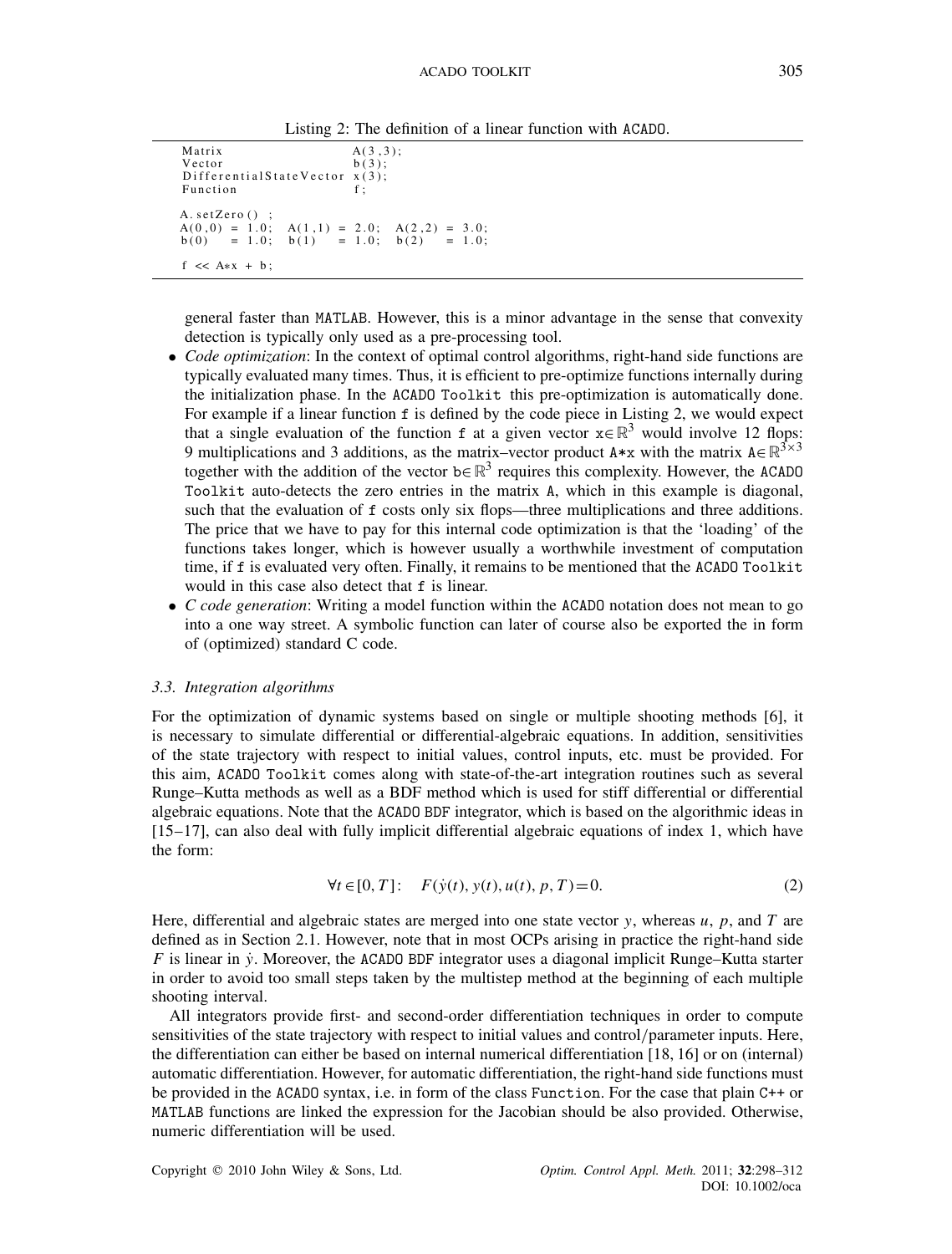Finally, it should be mentioned that the integration routines that are currently implemented within the ACADO Toolkit are very similar to the existing integrator packages such as Sundials [19] or DAESOL [16] with respect to both the algorithmic strategies as well as the performance. In order to provide consistent and self-contained C++ code, the integration routines have been implemented in cooperation with the class Function, which detects for example the sparsity patterns of the right-hand side functions. However, note that in the current release, the ACADO Toolkit does not only provide dense linear algebra routines, but also provides interfaces for external sparse linear algebra solvers, which can be linked and then be used e.g. within the BDF integrator. Tailored sparse linear algebra solvers will be made available in future versions.

Note that also a stand-alone sub-package ACADO Integrators is available [20], which also provides an elaborate MATLAB interface.

#### *3.4. Discretization of dynamic systems*

Once an integrator for dynamic systems is available, the original continous OCP can be discretized. Here, several strategies can be applied. The most simple strategy is to regard the simulation of the system as a function evaluation depending on the initial values, parameters, control inputs, etc. The corresponding discretization method is known under the name single shooting. In the ACADO Toolkit not only single shooting but also multiple shooting methods are implemented, which have turned out to out-perform single shooting methods in many cases [6, 21]. In multiple shooting methods, the whole time interval is divided into several multiple shooting intervals on each of which the dynamic system is discretized using an integrator.

As an alternative to multiple shooting, collocation methods have attracted a lot of attention during the last decades [2, 22]. Here, the dynamic system is discretized at the level of the NLP leading to quite large and sparse NLPs. In the ACADO Toolkit, collocation methods are actually under development and will be released in the near future.

#### *3.5. Nonlinear optimization algorithms*

Once a dynamic system can be discretized, the OCPs that have been introduced in Section 2 can be transformed into NLPs. The mathematical standard form of such NLPs is

$$
\begin{array}{ll}\text{minimize} & \Phi(x),\\ \text{subject to} & G(x) = 0,\\ & H(x) \leq 0. \end{array} \tag{3}
$$

Note that in the optimal control context, the discretized NLP has a certain structure. For the case that multiple shooting is used for the discretization, the ACADO Toolkit exploits the structure via condensing techniques that are based on the ideas in [6, 21]. In order to solve the usually nonlinear NLPs, state-of-the-art optimization algorithms are needed. Currently, the ACADO Toolkit provides several SQP-type methods that can e.g. be based on BFGS Hessian approximations, as described in [23], or on Gauss–Newton methods [24]. In addition, line search globalization routines [23, 25] as well as auto-initialization techniques are implemented to make the optimization routines as reliable as possible. In case an underlying quadratic program (QP) becomes infeasible during the SQP iterations, all QP constraints are automatically relaxed using slack variables that are  $\ell_1$ -penalized in the objective function. A tutorial code explaining how these optimization tools can be used will be discussed in Section 4. Note that collocation methods combined with interior point techniques, as e.g. described in [22], are not yet supported in the current release of the ACADO Toolkit.

However, although the ACADO Toolkit comes along with its own optimization routines, it is designed to be extended with existing implementations of optimization algorithms. The software design, which makes use of well-established C++ interface concepts such as abstract base classes and inheritance, allows to use ACADO Toolkit as a test and implementation platform for new developments. For example, in the current implementation the plain C++ code qpOASES [26] is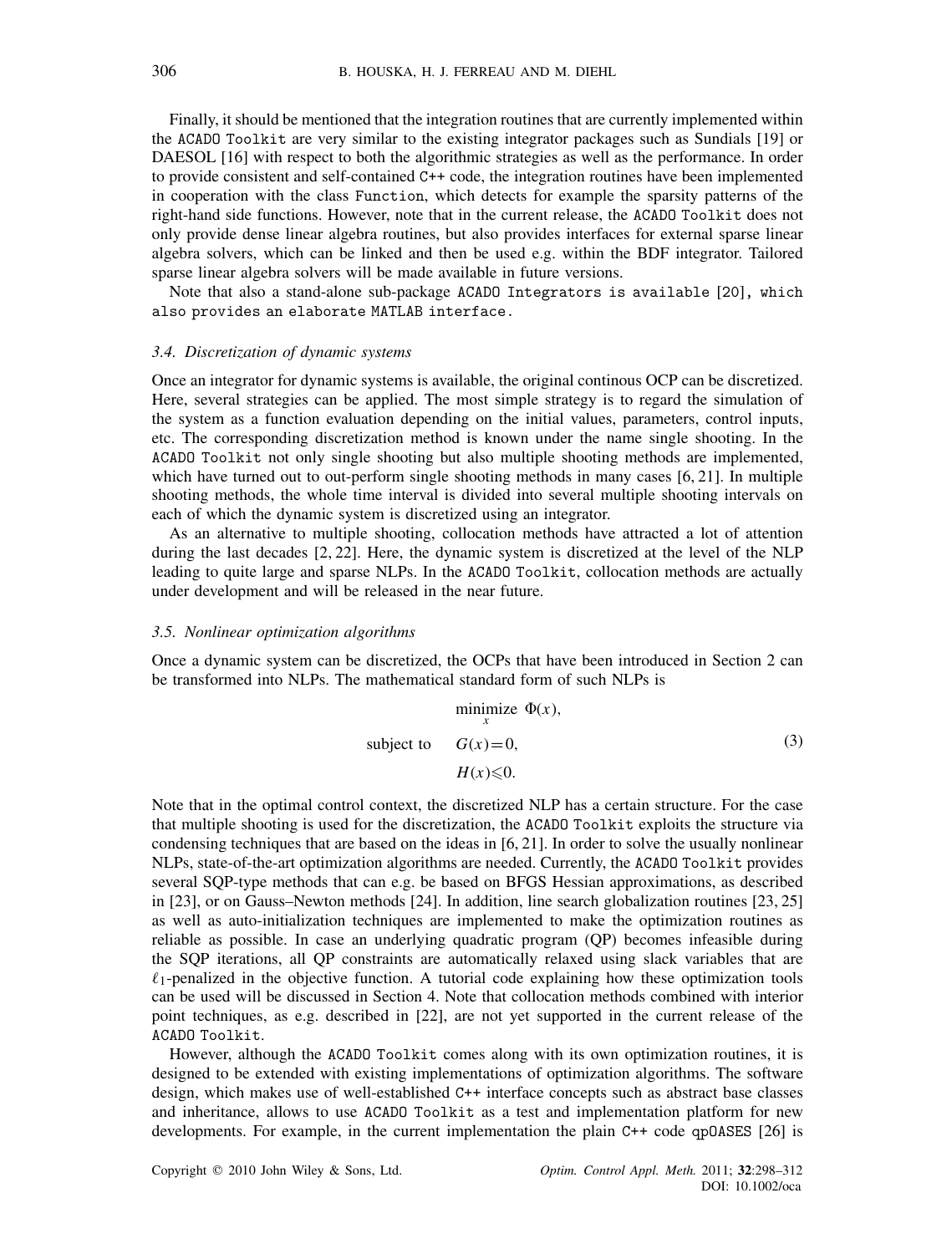linked as a default QP solver. Thus, the ACADO Toolkit is not only designed as a high-end tool for solving optimal dynamic optimization and control problems, but also as a framework that can be filled and extented in many ways.

# *3.6. Real-time iterations*

As mentioned in Section 2.3, MPC problems are a special kind of OCPs. In particular, they depend parametrically on the current initial value  $x_0$  of the process. This special property is exploited within the ACADO Toolkit by applying the real-time iteration scheme presented in [27, 28]. It builds on a direct multiple shooting discretization and only performs one SQP-type iteration using a Gauss–Newton Hessian approximation per feedback loop.

The computations in each iteration are divided into a long 'preparation phase', in which the system linearization, possible elimination of algebraic variables and condensing of the linearized subproblem are performed, and a much shorter 'feedback phase' that only solves one condensed QP. This feedback phase can be orders of magnitude shorter than the feedback phase. In the case of a linear process model, the real-time iteration scheme gives the same feedback as a linear MPC controller. Error bounds and closed-loop stability of the scheme have been established for nonlinear MPC with shifted and non-shifted initializations in [29, 30].

## 4. TUTORIAL EXAMPLES AND NUMERICAL TESTS

In this section we discuss two code examples: the first one implements a simple time optimal control problem, whereas the second one explains how to set up a simple state and parameter estimation problem with ACADO. Tutorials for closed-loop simulations using real-time iterations can be found on the ACADO Toolkit website [20]. Moreover, the efficiency of the ACADO implementation of real-time iterations is demonstrated in [31], where a online simulation of a kite system is discussed. Note that ACADO is currently designed for systems with 10–100 states [31, 32]. For large-scale systems new algorithmic features need to be added or external optimization packages can be linked.

#### *4.1. An introductory optimal control problem*

In this section it is explained how to set up a simple OCP using the ACADO Toolkit. The aim of this tutorial is to solve an example problem of the form:

| minimize                                                | T                                            |  |
|---------------------------------------------------------|----------------------------------------------|--|
| $s(\cdot), v(\cdot), m(\cdot), u(\cdot)$<br>subject to: |                                              |  |
|                                                         |                                              |  |
| $\forall t \in [0, T]$ :                                | $\dot{s}(t) = v(t)$                          |  |
|                                                         | $\dot{v}(t) = \frac{u(t) - 0.2v(t)^2}{m(t)}$ |  |
|                                                         | $\dot{m}(t) = -0.01 u(t)^2$                  |  |
|                                                         | $s(0)=0, v(0)=0, m(0)=1$                     |  |
|                                                         | $s(10)=10, v(10)=0$                          |  |
|                                                         | $-0.1 \leq v(t) \leq 1.7$                    |  |
|                                                         | $-1.1\leq u(t)\leq 1.1$                      |  |
|                                                         | $5 \le T \le 15$                             |  |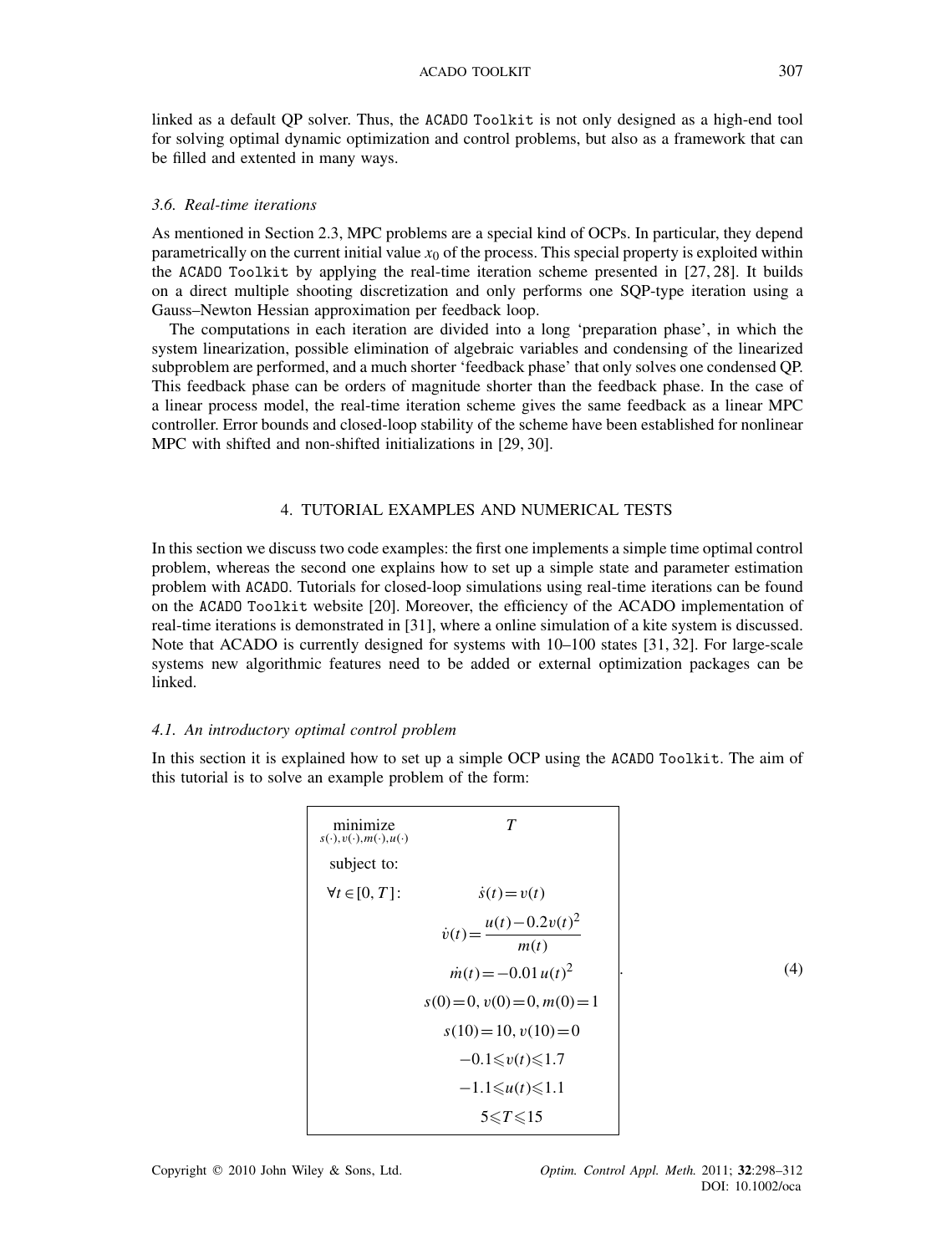This problem is based on a simple freespace rocket model with three states: the distance *s*, the velocity v, and the mass m of the rocket. The aim is to fly in minimum time T from  $s(0)=0$  to  $s(T) = 10$ , while constraints on the velocity v and the control input *u* should be satisfied. The rocket starts with velocity  $v(0)=0$  and should stop at the end time *T*, which can be formulated in the form of the constraint  $v(T)=0$ .

The corresponding ACADO code, which solves the above OCP numerically, can be found in Listing 3. In this example, we do not specify the NLP solver explicitly, but the class OptimizationAlgorithm chooses by default a multiple shooting discretization method with 20 multiple shooting and control intervals in combination with an SQP algorithm. For the integration, a Runge Kutta solver with order 4 and error control order 5 is chosen. Please note that in this code example no initialization is specified. As mentioned in Section 3.5, an auto-initialization routine has been implemented, which works well for OCPs that are either not too nonlinear or convex. Otherwise an initialization can for example be provided in form of a simple txt-file or as a matrix containing an initial guess for the optimal solution.

Listing 3: An implementation of the optimal control problem (4).

|               | $int$ main( $)$ {                                                                                                                                      |                                 |                     |           |                                                                                                                            |
|---------------|--------------------------------------------------------------------------------------------------------------------------------------------------------|---------------------------------|---------------------|-----------|----------------------------------------------------------------------------------------------------------------------------|
|               | DifferentialState<br>Control<br>Parameter<br>DifferentialEquation                                                                                      | s, v, m<br>u<br>T<br>f(0.0, T); |                     |           | // the differential states<br>// the control input u<br>$\frac{1}{1}$ the time horizon $T$<br>// the differential equation |
| $\frac{1}{2}$ | OCP $ocp(0.0, T)$ ;<br>ocp.minimizeMayerTerm(T);                                                                                                       |                                 |                     |           | // time horizon of the OCP: $[0, T]$<br>// the time T should be optimized                                                  |
|               | $f \leq dot(s) == v$ ;<br>$f \ll \text{dot}(v) = (u - 0.2 * v * v)/m$ ;<br>$f \ll \text{dot}(m) == -0.01*u*u;$                                         |                                 |                     |           | // an implementation<br>// of the model equations<br>// for the rocket.                                                    |
|               | ocp.subjectTo(f<br>$ocp$ . subject To (AT_START, s == 0.0);<br>$ocp$ . subject To (AT_START, $v == 0.0$ );<br>$ocp$ . subject To (AT_START, m == 1.0); |                                 | );                  | $1/\nu$ . | $\frac{1}{\pi}$ minimize T s.t. the model,<br>$\frac{1}{\sqrt{1}}$ the initial values for s,<br>$11$ and m.                |
|               | $ocp.subjectTo (AT_END , v == 0.0);$                                                                                                                   |                                 |                     |           | $ocp.subjectTo$ (AT_END , $s == 10.0$ ); // the terminal constraints for s<br>$11$ and $v$ .                               |
| $\frac{1}{2}$ | $ocp$ . subjectTo ( $-0.1 \leq v \leq 1.7$<br>ocp. subject To $(-1.1 \le u \le 1.1$<br>ocp. subjectTo $(5.0 \le T \le 15.0$                            |                                 | );<br>$\mathcal{C}$ |           | // as well as the bounds on v<br>$\frac{1}{\sqrt{1}}$ the control input $u$ ,<br>$\frac{1}{2}$ and the time horizon T.     |
|               | OptimizationAlgorithm algorithm (ocp);<br>$algorithm$ . solve $()$ ;                                                                                   |                                 |                     |           | // the optimization algorithm<br>// solves the problem.                                                                    |
|               | $return 0$ ;                                                                                                                                           |                                 |                     |           |                                                                                                                            |

In order to visualize the results, a user-friendly Gnuplot interface is available, whose use is outlined in the numerous tutorial examples coming along with the ACADO Toolkit. A Gnuplot screenshot together with the output of the iterations taken by the SQP method is shown in Figures 1 and 3.

Comparing the implementation in Listing 3 with the corresponding mathematical problem (4) the syntax can quite intuitively be understood. Note that the dimensions of the problem as well as the dependencies have been auto detected. In addition, the structure of the problem is exploited by the numerical algorithm: for example, the control constraints of the form

$$
-1.1 \leq u(t) \leq 1.1
$$

are internally detected as bounds. In contrast, e.g. a general constraint of the form

$$
u(t)^2 + u(t) \leq 1.1
$$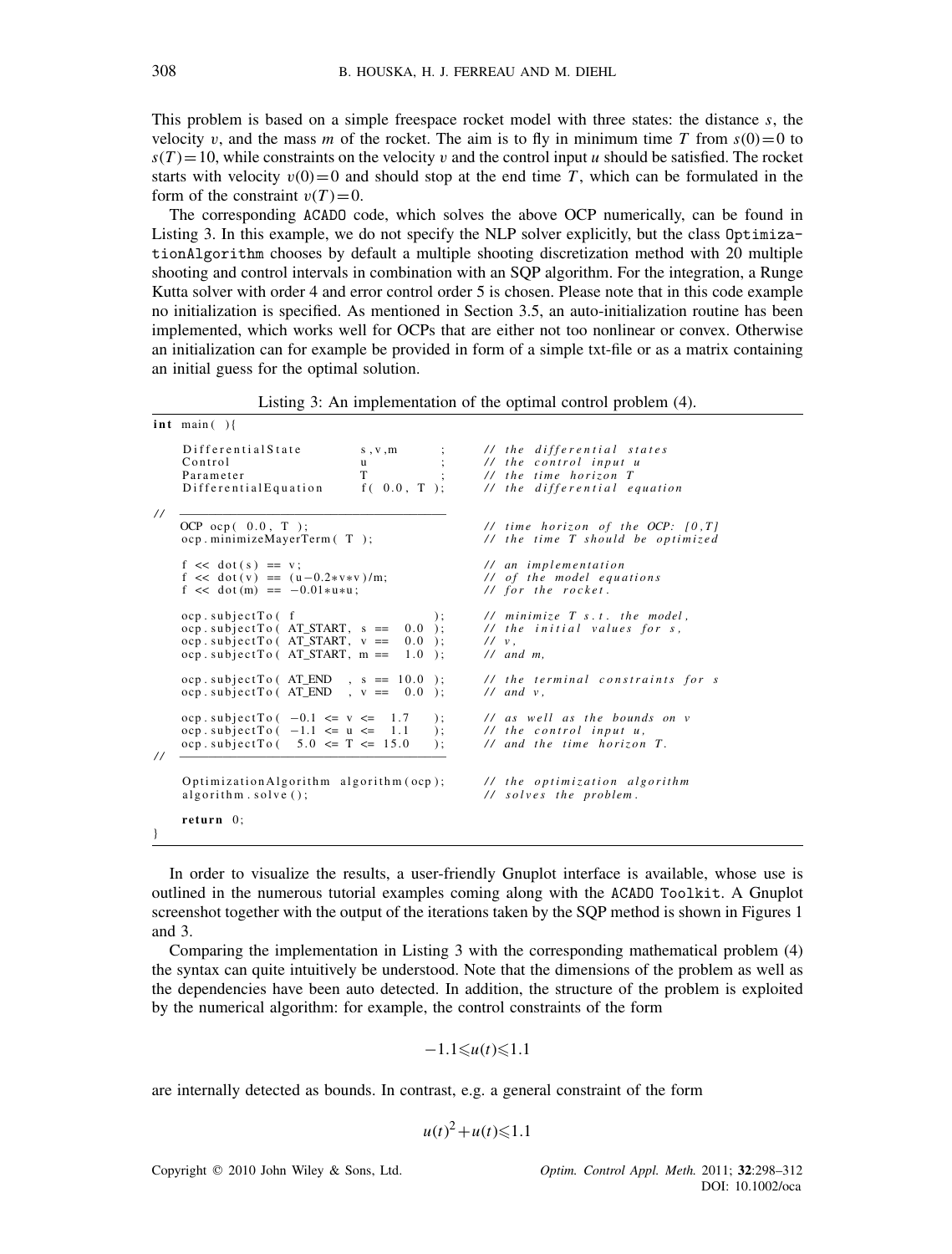

Figure 3. SQP iteration output and a plot of the optimal results for problem (4).

would have been more expensive as the derivative of the constraint function needs to be evaluated during the SQP iterations. Moreover, the bounds are efficiently used within the QP solver, which is needed during the SQP iterations. Note that all these types of auto-detection routines are a major advance in comparison with most other existing optimal control packages in terms of user-friendliness and automatic generation of efficient code.

# *4.2. A tutorial parameter estimation problem*

Similar to the standard OCP case from the last section, we discuss in this section a tutorial that explains how parameter and state estimation problems can be formulated and solved within the ACADO Toolkit. For this aim, we consider the problem

$$
\begin{array}{ll}\n\text{minimize} & \frac{10}{\phi(\cdot), \alpha, l} \\
\text{subject to:} \\
\forall t \in [0, T]: & \ddot{\phi}(t) = -\frac{g}{l} \phi(t) - \alpha \dot{\phi}(t) \\
0 \le \alpha \le 4 \\
0 \le l \le 2\n\end{array} \tag{5}
$$

Here, a simple pendulum model is regarded, which consists of the state  $\phi$  representing the excitation angle; variable  $\phi$  denotes the angular velocity. The constant  $g=9.81$  is the gravitational constant, whereas the friction coefficient  $\alpha$  and the length *l* of the cable are only known to lie between certain bounds. We assume that the state  $\phi$  has been measured at several times.

In Listing 4 a tutorial code is shown which solves problem (5) numerically. Note that the data file, which is read by the routine, is shown in the left part of Figure 4. Here, 2 of the 10 measurements were not successful leading to 'nan' entries in the data file. Moreover, the measurements have not been taken on a equidistant time grid. Nevertheless, the ACADO code, which solves the above parameter estimation problem, is easily set up and deals automatically with the non-equidistant measurements and with the failures in the measurement data.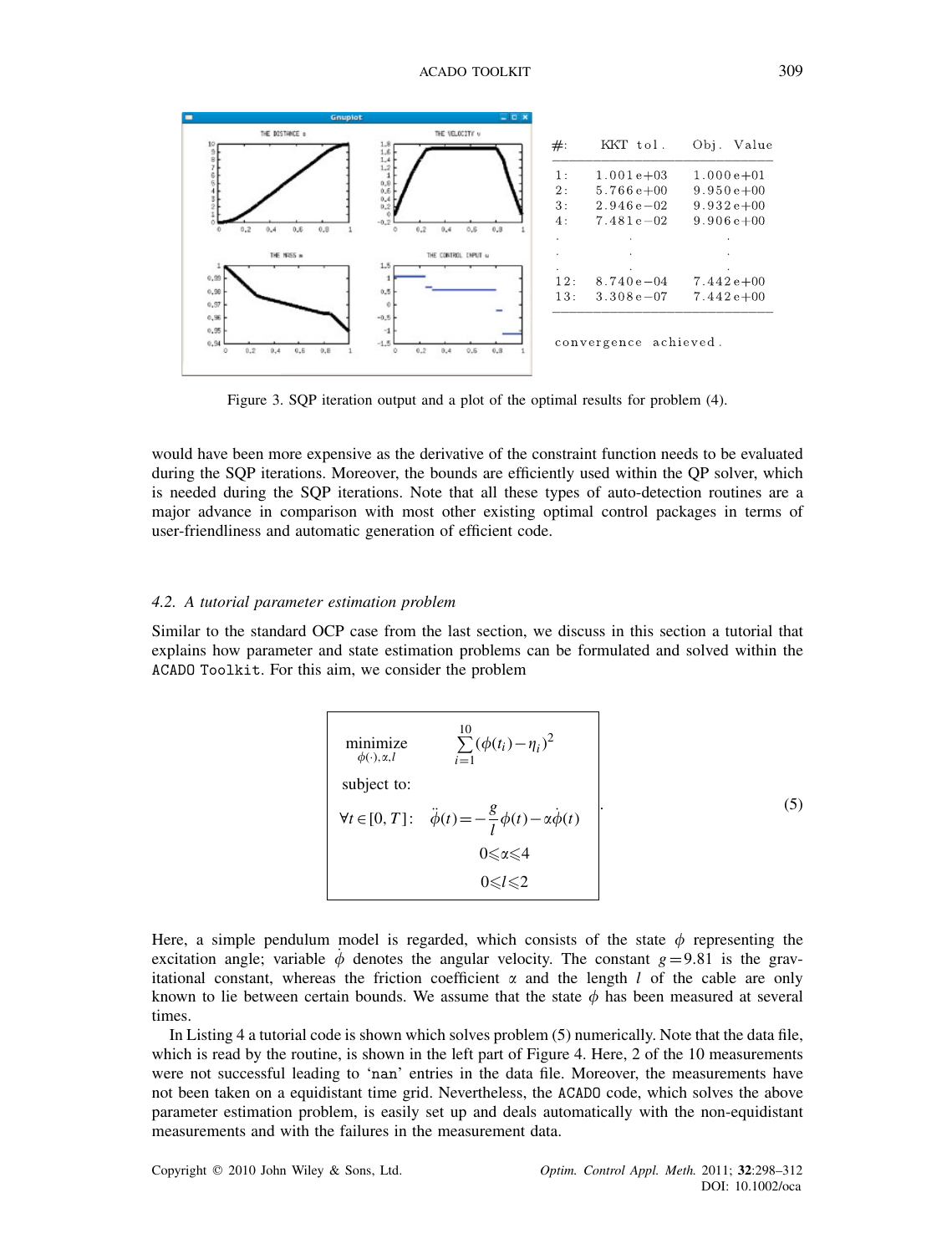**int** main ( ){ DifferentialState phi, dphi; *// the states of the pendulum*<br>Parameter 1, alpha; *// its length and the friction* Parameter 1, alpha ; // its length and the friction<br>
const double<br>
DifferentialEquation f : // the model equations **const double** g = 9.81 ; *// the gravitational constant* DifferentialEquation f ; *// the model equations* Function h ; *// the measurement function //*  $\overline{OCP \text{ ocp}(-0.0, 2.0)}$  ; OCP ocp ( 0 . 0 , 2 . 0 ) ; */ / c o n s t r u c t an OCP* h << phi ; *// the state phi is measured* ocp.minimizeLSQ(h, "data.txt") ; // fit h to the data f  $\ll$  dot(phi) == dphi ; // a symbolic implementation<br>f  $\ll$  dot(dphi) ==  $-(g/l) * \sin($  phi) // of the model  $f \ll \text{dot}(\text{dphi}) = -\frac{g}{1} + \sin(\text{phi})$  // of the model  $-\text{alpha} * \text{dphi}$  ,  $\frac{f}{f}$  equations −alpha ∗ dphi ; *// equations* ocp. subjectTo ( f  $\rho$  ); // solve OCP s.t. the model, ocp. subjectTo (  $0.0 \le$  alpha  $\le$  4.0 ); // the bounds on alpha ocp . subject To  $( 0.0 \leq a)$  alpha  $\leq 4.0$  );<br>ocp . subject To  $( 0.0 \leq a)$   $( 1 \leq a)$   $( 0.0 \leq a)$ // and the bounds on l. */ /* −−−−−−−−−−−−−−−−−−−−−−−−−−−−−−−−−−−−−− ParameterEstimationAlgorithm algorithm ( ocp ); *// the parameter estimation* // solves the problem. return 0: }

Listing 4: An implementation of the parameter estimation problem (5).

ACSII file "data.txt" containing the measurements:

| TIME POINTS     | <b>MEASUREMENTS</b> | 0.8<br>ē<br>0.6                     |
|-----------------|---------------------|-------------------------------------|
| $0.00000e + 00$ | $1.00000e + 00$     | 0.4                                 |
| $2.72321e - 01$ | nan                 | 0.2                                 |
| $3.72821e - 01$ | $5.75146e - 01$     | ang 1                               |
| $7.25752e - 01$ | $-5.91794e - 02$    | Ō                                   |
| $9.06107e - 01$ | $-3.54347e - 01$    | $-0.2$                              |
| $1.23651e+00$   | $-3.03056e - 01$    | $-0.4$                              |
| $1.42619e+00$   | nan                 | 0.5<br>1.5                          |
| $1.59469e+00$   | $-9.64208e - 02$    | time [s]                            |
| $1.72029e+00$   | $-1.97671e - 02$    | The fitting results:                |
| $2.00000e + 00$ | $9.35138e - 02$     |                                     |
|                 |                     | $= 1.001e+00$ +/- 1.734e-01         |
|                 |                     | alpha = $1.847e+00$ +/- $4.059e-01$ |

 $1.2 \Gamma$ 

The angle phi

Figure 4. Data file containing the measurements as well as the fitting results obtained by the Gauss–Newton method applied to problem (5).

Note that the parameter estimation algorithm chooses by default a Gauss–Newton SQP method using the structure of the least-squares objective. In the output of the method, the result for the parameter estimation is displayed in the form which is shown in the right part of Figure 2. Note that the computation of the standard deviations of the parameter estimates is based on a linear approximation in the optimal solution as proposed in [24].

### 5. CONCLUSIONS AND OUTLOOK

The ACADO Toolkit, a software environment and algorithm collection for automatic control and dynamic optimization, has been presented. It is an open-source (GNU Lesser Public License) software package written in C++ that is completely self-contained, i.e. linkage of external packages is optional. Its software design allows to easily extend the ACADO Toolkit with the existing numerical optimization packages and its user-friendly syntax makes it very convenient to set up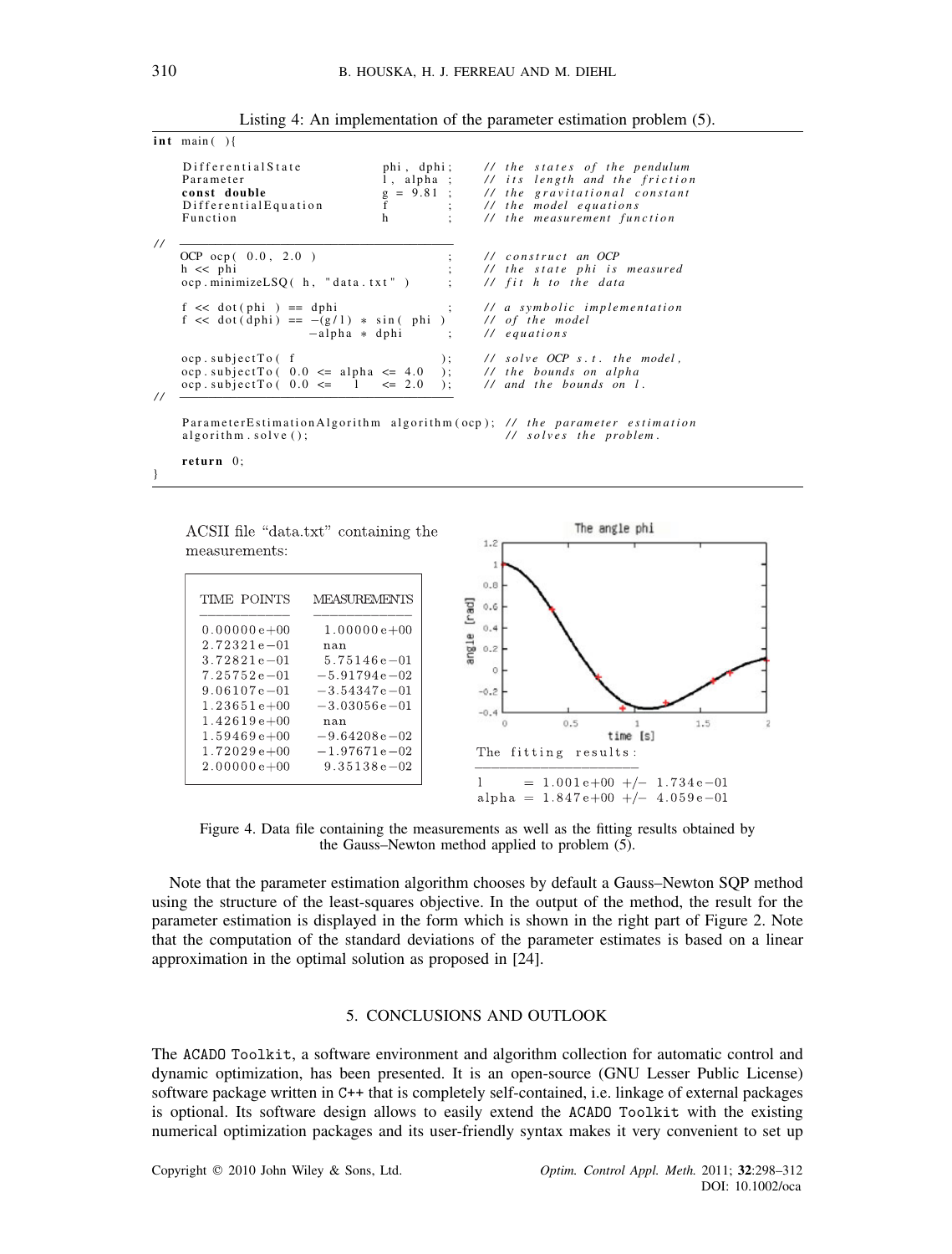# ACADO TOOLKIT 311

customized optimization problems. We briefly sketched the main classes of optimization problems to which it can currently be applied, namely optimal control, state/parameter estimation, MPC, and MHE. Furthermore, its key algorithmic features were outlined, where in particular the functionality to handle symbolic expressions seems to be unique among other optimal control packages.

The ACADO Toolkit is currently released in version 1.0 that implements the functionality described in this paper. However, several algorithmic extensions such as collocation techniques, interior point methods, sequential convex programming methods, and multi-objective optimization tools are currently under development which will become part of future releases. Finally, external developers are invited to realize their own algorithmic ideas within the open framework of the ACADO Toolkit.

## ACKNOWLEDGEMENTS

Research supported by Research Council KUL: CoE EF/05/006 Optimization in Engineering (OPTEC), IOF-SCORES4CHEM, GOA/10/009 (MaNet), GOA/10/11, several Ph.D./postdoc and fellow grants; Flemish Government: FWO: PhD/postdoc grants, projects G.0452.04, G.0499.04, G.0211.05, G.0226.06, G.0321.06, G.0302.07, G.0320.08, G.0558.08, G.0557.08, G.0588.09,G.0377.09, research communities (ICCoS, ANMMM, MLDM); IWT: PhD Grants, Belgian Federal Science Policy Office: IUAP P6/04; EU: ERNSI; FP7-HDMPC, FP7-EMBOCON, Contract Research: AMINAL. Other: Helmholtz-viCERP, COMET-ACCM. The second author holds a PhD fellowship of the Research Foundation—Flanders (FWO).

#### **REFERENCES**

- 1. Wachter A. An interior point algorithm for large-scale nonlinear optimization with applications in process engineering. *Ph.D. Thesis*, Carnegie Mellon University, 2002.
- 2. Wachter A, Biegler L. IPOPT—an Interior Point OPTimizer, 2009. Available from: https://projects.coinor.org/Ipopt.
- 3. PROPT: Matlab Optimal Control Software (ODE,DAE), 2009. Available from: http://tomdyn.com.
- 4. Fabien BC. dsoa: The implementation of a dynamic system optimization algorithm. *Optimal Control Applications and Methods* 2009; DOI: 10.1002/oca.898.
- 5. Leineweber DB, Bauer I, Bock HG, Schloder JP. An efficient multiple shooting based reduced SQP strategy for large-scale dynamic process optimization. Part I: theoretical aspects. *Computers and Chemical Engineering* 2003; **27**:157–166.
- 6. Bock HG, Plitt KJ. A multiple shooting algorithm for direct solution of optimal control problems. *Proceedings 9th IFAC World Congress Budapest*. Pergamon Press: Oxford, 1984; 243–247.
- 7. Simon LL, Nagy ZK, Hungerbuehler K. Swelling constrained control of an industrial batch reactor using a dedicated NMPC environment: OptCon. *Nonlinear Model Predictive Control*. Lecture Notes in Control and Information Sciences, vol. 384. Springer: Berlin, 2009; 531–539.
- 8. Romanenko A, Pedrosa N, Leal J, Santos L. Seminario de Aplicaciones Industriales de Control Avanzado. *A Linux Based Nonlinear Model Predictive Control Framework*, Madrid, Spain, 2007; 229–236.
- 9. Houska B, Ferreau HJ. ACADO Toolkit User's Manual, 2009. Available from: www.acadotoolkit.org.
- 10. Bischof CH, Carle A, Corliss G, Griewank A, Hovland P. ADIFOR Generating derivative codes from Fortran programs. *Scientific Programming* 1992; **1**:11–29.
- 11. Griewank A. *Evaluating Derivatives*, *Principles and Techniques of Algorithmic Differentiation.* Frontiers in Applied Mathematics, vol. 19. SIAM: Philadelphia, 2000.
- 12. Griewank A, Juedes D, Mitev H, Utke J, Vogel O, Walther A. ADOL-C: A package for the automatic differentiation of algorithms written in C/C++. *Technical Report*, Technical University of Dresden, Institute of Scientific Computing and Institute of Geometry, 1999. Updated version of the paper published in *ACM Transactions on Mathematical Software* 22 1996; 131–167.
- 13. Grant M, Boyd S. *Graph Implementations for Nonsmooth Convex Programs*, *Recent Advances in Learning and Control*. Lecture Notes in Control and Information Sciences, Springer: Berlin, 2008; 95–110.
- 14. Grant M, Boyd S. CVX: Matlab software for disciplined convex programming (web page and software), June 2009. Available from: http://stanford.edu/ boyd/cvx.
- 15. Ascher UM, Petzold LR. *Computer Methods for Ordinary Differential Equations and Differential–Algebraic Equations*. SIAM: Philadelphia, 1998.
- 16. Bauer I. Numerische Verfahren zur Losung von Anfangswertaufgaben und zur Generierung von ersten und zweiten Ableitungen mit Anwendungen bei Optimierungsaufgaben in Chemie und Verfahrenstechnik. *Ph.D. Thesis*, Universitat Heidelberg, 1999.
- 17. Petzold LR. DASSL, June 1991. Available from: http:///www.engineering.ucsb.edi/cse/ddassl.tar.gz.
- 18. Bock HG. *Randwertproblemmethoden zur Parameteridentifizierung in Systemen nichtlinearer Differentialgleichungen*, Bonner Mathematische Schriften, vol. 183. Universitat Bonn: Bonn, 1987.